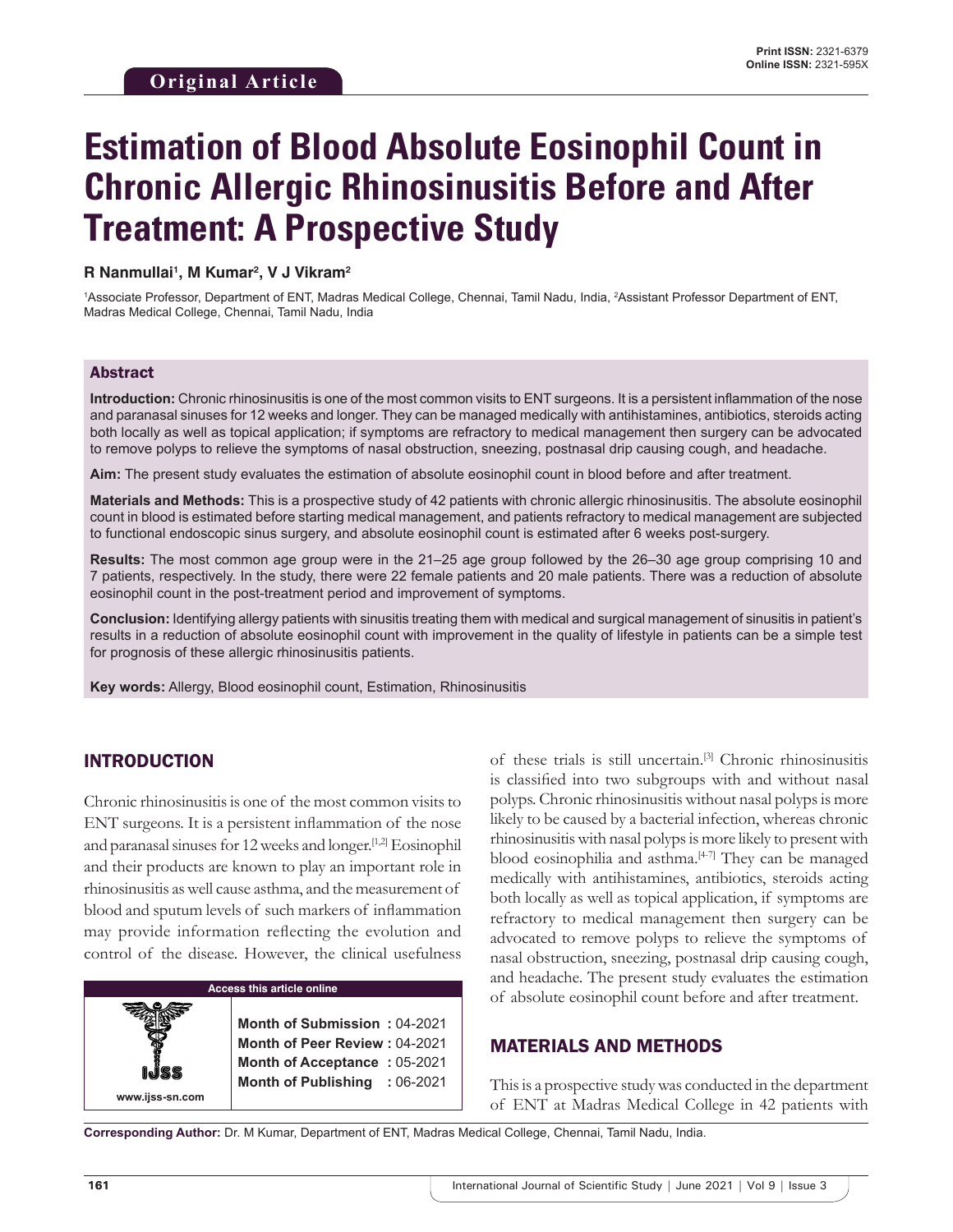chronic allergic rhinosinusitis, enrolled for the study between July 2015 and September 2017. All the 42 patients were treated medically with antibiotics, antihistamines and nasal decongestant drop, steroid both topical as well as systemically for 3 weeks. Before starting medical treatment absolute eosinophil count CT scan of the para nasal sinus was taken in all of them. Twenty-five patients responded well with medical treatment with reduction of nasal symptoms of nasal obstruction, sneezing, headache, and nasal discharge, while 17 patients were refractory to medical management. The 17 refractory patients to medical management were subjected to functional endoscopic sinus surgery and measurement of absolute eosinophil count was done after 6 weeks postoperatively. Data were collected, presented as frequency, percentage, mean and standard deviation. Continuable variables were compared using paired sample t-test.

## RESULTS

In this study which comprises patients from 18 to 55 years of age, the most common age group were in the 21–25 age group followed by 26–30 years, age group comprising 10 and 7 patients, respectively [Table 1]. In the study, there were 22 female patients and 20 male patients [Figure 1].

The mean value of eosinophil count reduced significantly after treatment. In 45 patients treated medically, pretreatment eosinophil count was 646.44 ± 170.58 cells/μL and post-treatment eosinophil count was  $280.52 \pm 52.60$  cells/ μL, the difference is statistically significant ( $P < 0.0001$ ). In 17 patients treated surgically, pre-treatment eosinophil count was 615.65  $\pm$  207.95 cells/ $\mu$ L and post-treatment eosinophil count was  $297.71 \pm 53.13$  cells/ $\mu$ l, the difference is statistically significant  $(P < 0.0001)$  [Figure 2].

#### **DISCUSSION**

Allergic rhinitis is a hypersensitivity reaction mediated by IgE to common allergens such as molds, pollen, house mites, and animal dander. Recruitment of many inflammatory cells and inflammatory mediators into the

| <b>Table 1: Age distribution</b> |       |      |        |      |      |               |
|----------------------------------|-------|------|--------|------|------|---------------|
| Age                              | Total | $\%$ | Female | $\%$ | Male | $\frac{9}{6}$ |
| $15 - 20$                        | 3     | 7.1  |        | 4.5  | 2    | 10.0          |
| $21 - 25$                        | 10    | 23.8 | 3      | 13.6 |      | 35.0          |
| $26 - 30$                        |       | 16.7 | 2      | 9.1  | 5    | 25.0          |
| $31 - 35$                        | 6     | 14.3 | 3      | 13.6 | 3    | 15.0          |
| $36 - 40$                        | 4     | 9.5  | 3      | 13.6 | 1    | 5.0           |
| $41 - 45$                        | 4     | 9.5  | 2      | 9.1  | 2    | 10.0          |
| $46 - 50$                        | 2     | 4.8  | 2      | 9.1  | 0    | 0.0           |
| $51 - 55$                        | հ     | 14.3 | 6      | 27.3 | 0    | 0.0           |

nasal mucosa happens during this immunological insult. Nasal smear eosinophilia and blood absolute eosinophil count are simple, less invasive, and more economical tests in diagnosing allergic rhinitis.[8,9]

Anatomic variations, infection, genetic susceptibility, and local immunologic imbalance plays the main role in chronic rhino sinusitis.<sup>[10]</sup> It is suggested that blood eosinophilia and the extent of eosinophilic inflammation are related to the extent of sinonasal mucosal involvement, the severity of nasal disease, and the size of nasal polyps suggesting that chronic rhino sinusitis with and without nasal polyposis represents two ends of a spectrum of chronic inflammatory disease.<sup>[11]</sup> Differences in the expression of inflammatory mediators and cellular characteristics have been demonstrated in chronic rhino sinusitis and nasal polyposis mucosal tissue. Data suggest that eosinophils and related inflammatory products are the hallmark of nasal polyposis –associated inflammation.<sup>[10]</sup> However, scanty data are linking this relationship especially in India.

In our study, absolute eosinophil count monitoring was done in all the patients before starting treatment and after treatment. There was a reduction of the absolute



**Figure 1: Gender distribution**



**Figure 2: Comparison of eosinophil count pre- and post-treatment**